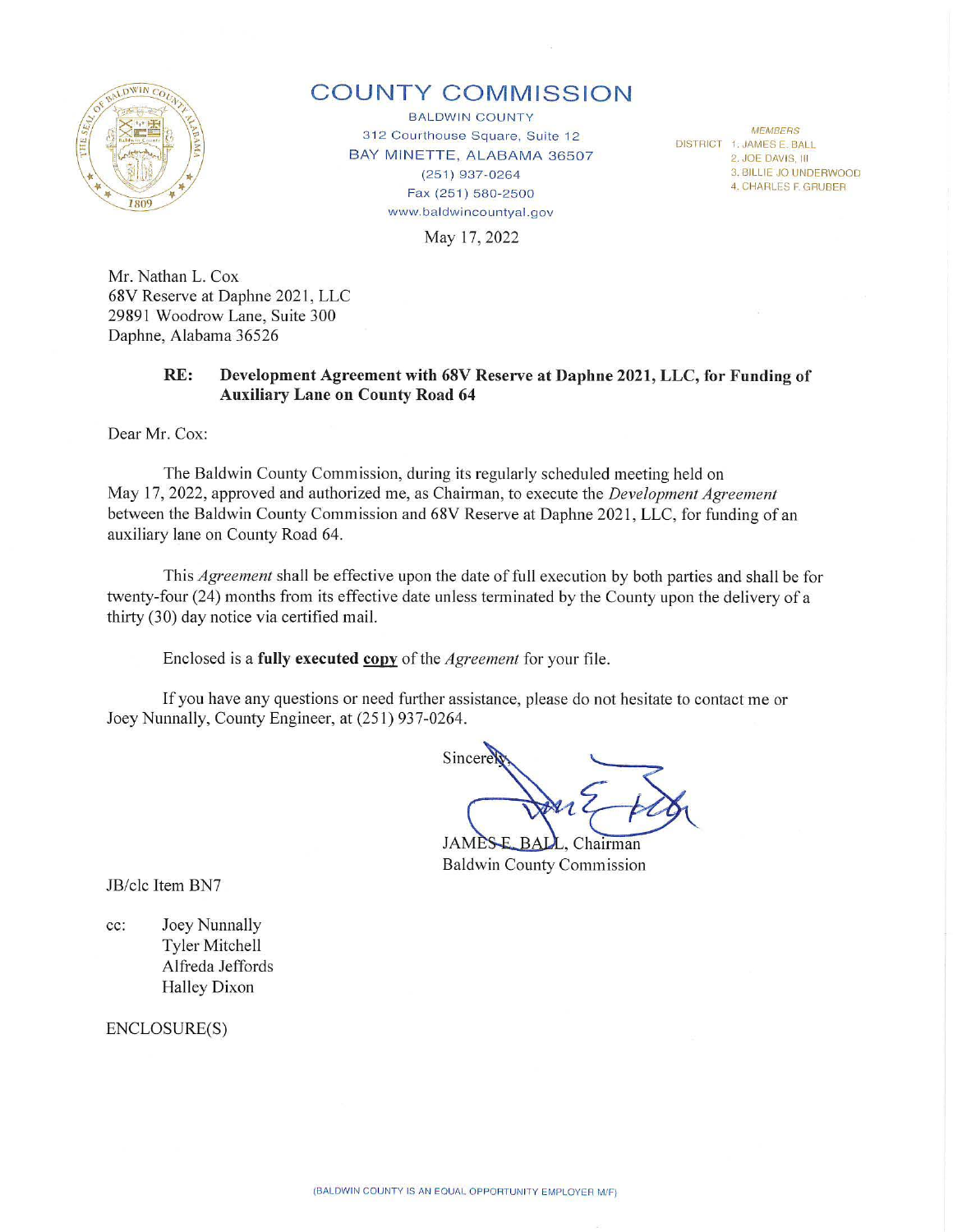## **DEVELOPMENT AGREEMENT FOR FUNDING OF A TURNLANE ON COUNTY ROAD 64 BETWEEN 68V RESERVE AT DAPHNE 2021, LLC, AND THE BALDWIN COUNTY COMMISSION**

This Development Agreement (hereinafter "Agreement") is made and entered into by and between 68V Reserve at Daphne 2021, LLC (hereinafter "Developer"), and the Baldwin County Commission (hereinafter "County"), as follows:

## **RECITALS**

**Whereas,** County is the duly formed governing body in and for Baldwin County, Alabama, and Developer is a foreign limited liability company registered in Alabama; and

**Whereas,** Developer has acquired property and is constructing The Reserve at Daphne Subdivision, Phase II; and

**Whereas,** certain public infrastructure servicing the proposed subdivision will need to be improved to accommodate the traffic generated by the development; and

**Whereas,** the improvements related to the proposed development are described as a left turn lane eastbound on County Road 64 at County Road 54 West:

**Whereas,** it is in the public interest for the County and the Developer to cooperate toward the implementation of the necessary public infrastructure improvements; and

**Whereas,** currently planned County improvements to County Road 64 are described as follows:

*COUNTY ROAD 64 WIDENING PROJECT* - Add a dual left-turn auxiliary lane on County Road 64 from State Route 181 to Montelucia Way.

ý.

**NOW, THEREFORE,** in consideration of the premises and the mutual covenants contained herein, the sufficiency of which being hereby acknowledged, County and Developer do hereby agree as follows:

- I. **Recitals:** The recitals set out above are incorporated into this Agreement, as though the same were set out in full in this paragraph.
- 2. **Purpose:** The parties acknowledge and agree that the purpose of this Agreement is to establish the responsibilities of each party regarding the design, construction, management, and continuing maintenance of improvements to public infrastructure related to the project set forth above.
- 3. **COUNTY ROAD 64 WIDENING PROJECT Responsibilities:** The responsibilities of the parties related to the COUNTY ROAD 64 WIDENING PROJECT shall be as follows:
	- a. County will be responsible for all preliminary design and engineering, including all environmental studies and other similar documentation required by local, state,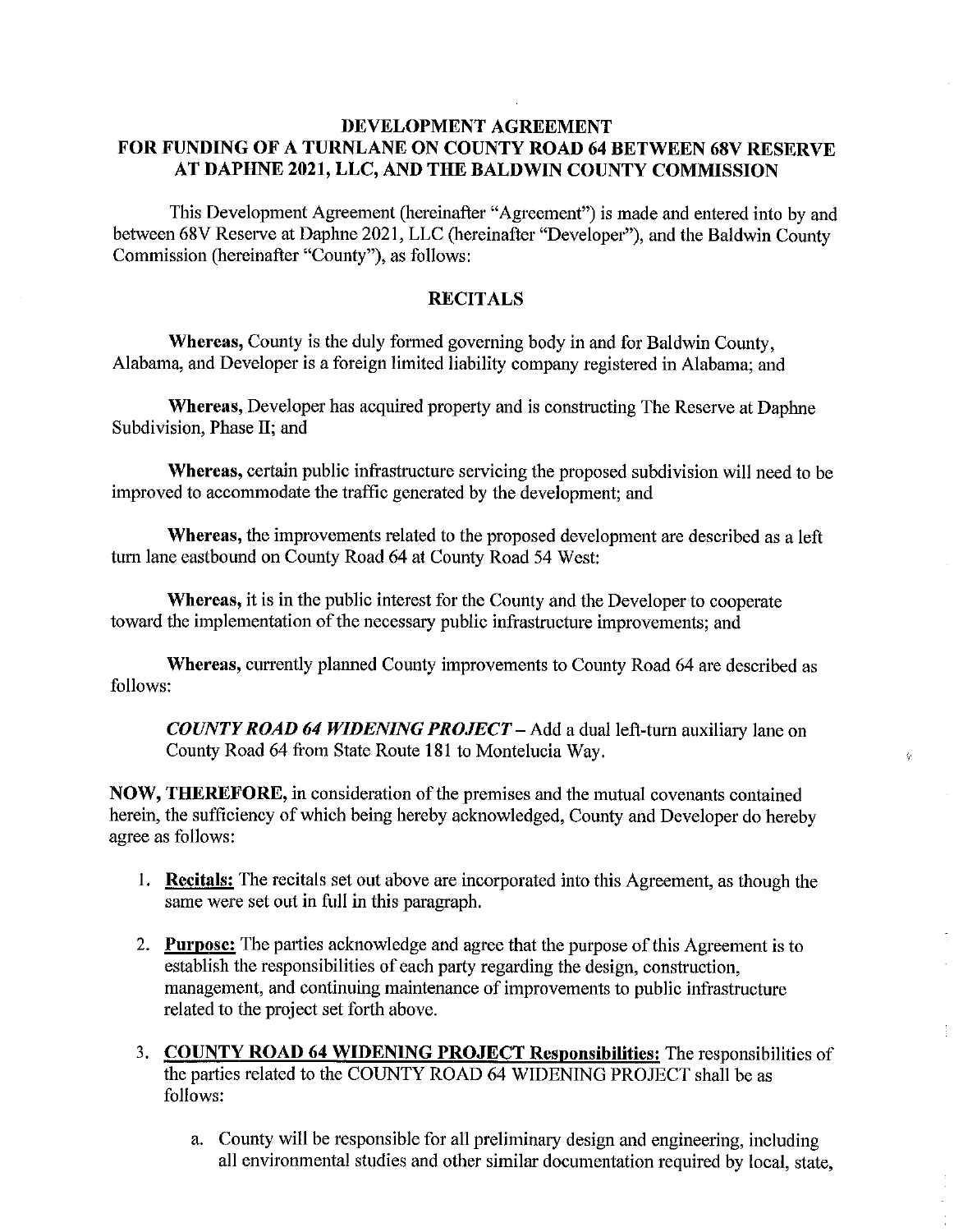or federal agencies, as part of the preconstruction phase for the COUNTY ROAD 64 WIDENING PROJECT.

- b. County will be responsible for acquiring any additional right-of-way, if needed, for the COUNTY ROAD 64 WIDENING PROJECT.
- c. County will be responsible for the relocation and/or installation of any utilities related to or servicing the COUNTY ROAD 64 WIDENING PROJECT.
- d. County will be responsible for the construction of the COUNTY ROAD 64 WIDENING PROJECT.
- e. County will be responsible for furnishing all construction engineering for the COUNTY ROAD 64 WIDENING PROJECT.
- f. County will be responsible for furnishing all necessary inspection and testing of materials when needed for the COUNTY ROAD 64 WIDENING PROJECT.
- g. Developer shall provide financial assistance to the County in the amount of onehundred thousand dollars (\$100,000) to be used at the County's discretion for the COUNTY ROAD 64 WIDENING PROJECT. Developer shall have no involvement in the COUNTY ROAD 64 WIDENING PROJECT beyond providing the financial assistance listed in this section. The Developer shall pay the sum of one-hundred thousand dollars (\$100,000) to the County on or before the date the Right-of-Way Access and Drainage Impact Permit is issued for The Reserve at Daphne Subdivision, Phase II.
- h. The schedule for the COUNTY ROAD 64 WIDENING PROJECT shall be at the discretion of the County. If traffic generated by The Reserve at Daphne Subdivision, Phase II necessitates a left turn lane on eastbound County Road 64 at County Road 54 West before construction starts on the COUNTY ROAD 64 WIDENING PROJECT, Baldwin County reserves the right to utilize the onehundred thousand dollars (\$100,000) of financial assistance from Developer to construct a left turn lane on eastbound County Road 64 at County Road 54 West and apply any leftover funds to the COUNTY ROAD 64 WIDENING PROJECT.
- i. County shall be responsible for the continuing maintenance of the improvements within the County right-of-way created by the COUNTY ROAD 64 WIDENING PROJECT.
- 4. **No Joint Ownership of Property:** The parties acknowledge and agree that they will not jointly acquire, own, or otherwise come into joint or common possession of any property as a result of, or in relation to, this Agreement.
- 5. **Financing and Budgeting:** Each party shall be responsible for financing the obligations undertaken by that party hereunder and shall not be responsible for financing, or in any other manner contributing to, the costs or expenses of the obligations undertaken by the other party unless expressly identified herein.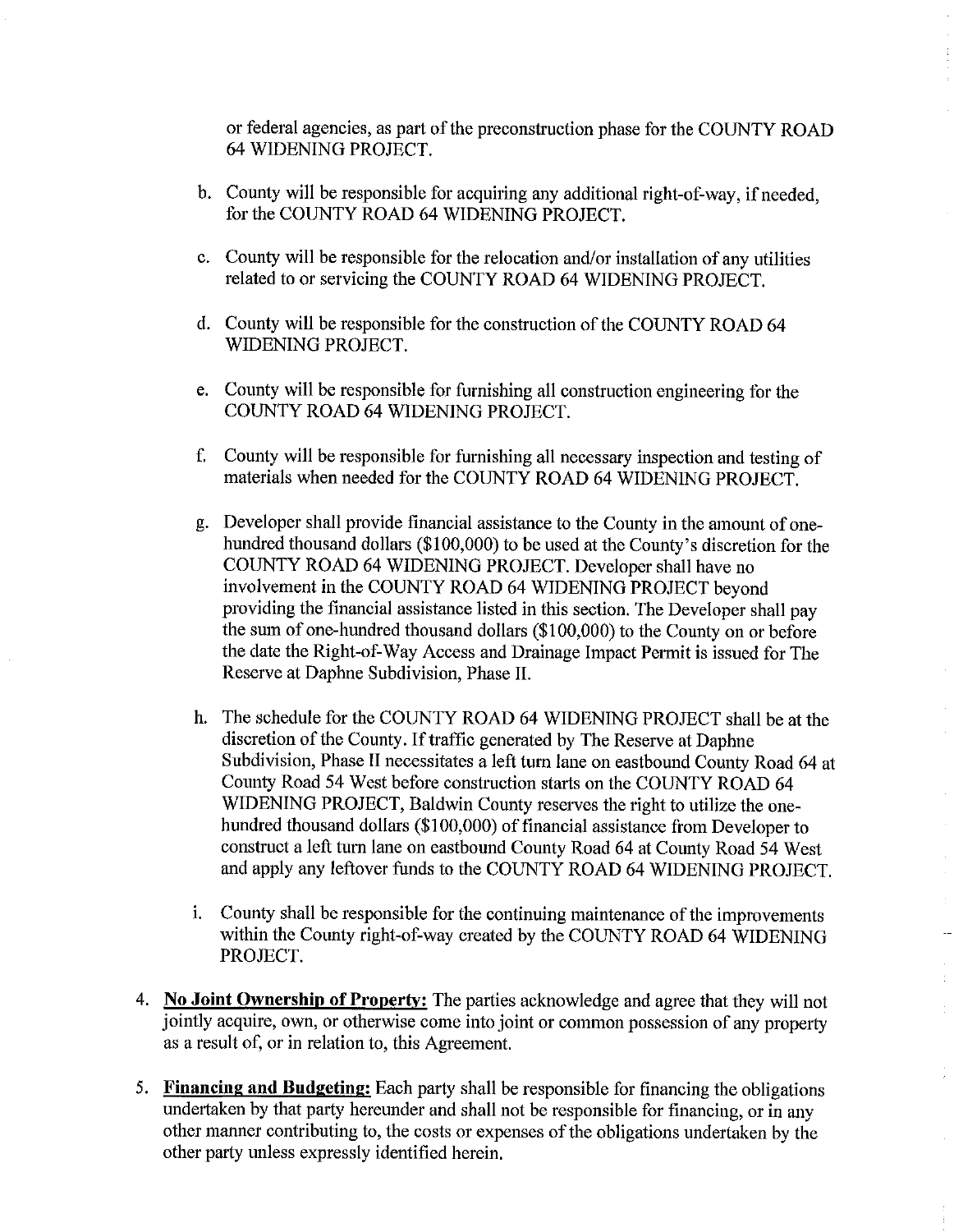- 6. **Approval and Effective Date:** This Agreement shall become effective upon the date of full execution by both parties ("Effective Date").
- 7. **Term:** The term of this Agreement shall be for twenty-four (24) months from its Effective Date. This document may be amended only upon written approval by the Parties hereto, and any such amendment shall be approved by the same method by which this original contract has been approved by the Parties.
- 8. **Termination and Notice:** Notwithstanding the foregoing, the County may terminate this Agreement, with or without cause, upon written notice to the other party. The County's said notice shall be deemed effective, and the Agreement deemed terminated, thirty (30) days after the date such notice is mailed by certified mail to the other party. All notices provided for herein shall be sent as follows:

To Developer: 68V Reserve at Daphne 2021, LLC 29891 Woodrow Lane Suite 300 Daphne, AL 36526

To County: Baldwin County Commission 312 Courthouse Square, Suite 12 Bay Minette, Alabama 36507

- **9. Regulation of Rights-of-Way:** Nothing contained in this Agreement or otherwise shall limit the authority of the County to control, manage, supervise, regulate, repair, maintain or improve the public rights-of-way or improvements constructed pursuant to this Agreement in accordance with state law, and the County shall have the right to alter, change, modify, improve or remove any and all improvements constructed within their rights-of-way, in their discretion, in accordance with applicable state law, including, but not limited to, the improvements constructed pursuant to this Agreement.
- **10. Other Work:** All other work required as part of the subdivision development that is not specifically addressed in this Agreement, whether on or off public rights-of-way, shall be the responsibility of the Developer.
- 11. **Entire Agreement:** This Agreement represents the entire and integrated agreement between County and Developer and supersedes all prior negotiations, representations, or agreements, either written or oral. This Agreement may be amended only by written instrument signed by the parties.

This Agreement does not supersede any additional obligations between the parties under individual license agreements or permits related to the Project herein or as otherwise required by all applicable laws, rules and regulations.

12. **Both Parties Contributed Equally to the Agreement.** This Agreement shall not be construed more strictly against one party than against the other merely by virtue of the fact that it may have been prepared by counsel for one of the parties, it being recognized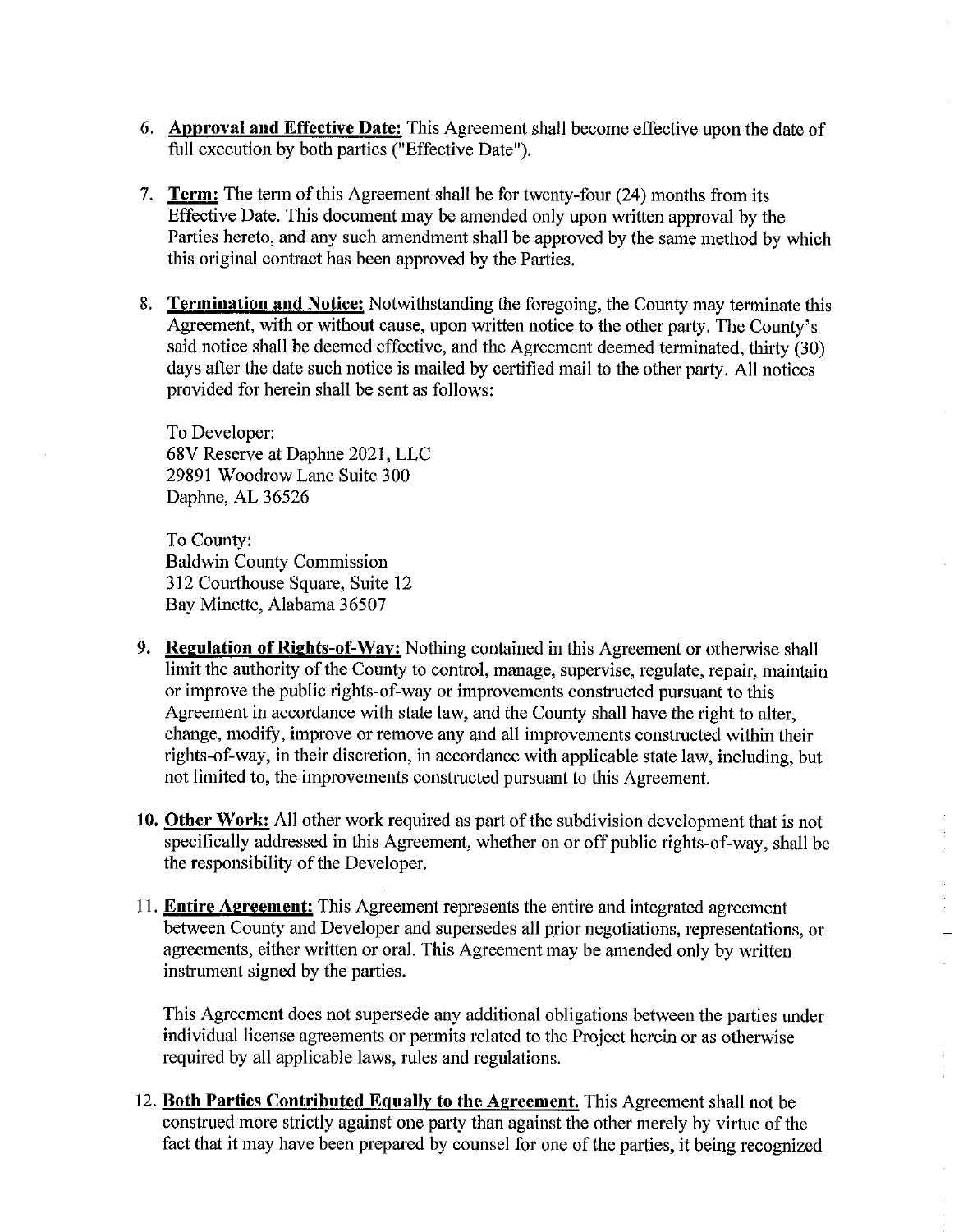that both County and Developer have contributed substantially and materially to the preparation of this Agreement.

- 13. Failure to Strictly Enforce Performance: The failure of either party to insist upon the strict performance of any of the terms, covenants, agreements and conditions of this Agreement shall not constitute a default or be construed as a waiver or relinquishment of the right of a party to thereafter enforce any such term, covenant, agreement, or condition, but the same shall continue in full force and effect.
- 14. Assignment: Neither this Agreement nor any interest herein shall be assigned. transferred or otherwise encumbered by the Developer without the prior written consent of the County approving such assignment, transfer, or other encumbrance.
- 15. Choice of Law: The parties acknowledge and agree that this Agreement shall in all respects be governed by the laws of the State of Alabama, including, without limitation, all issues relating to capacity, formation, interpretation, and available remedies, without regard to Alabama conflict of law principles.

IN WITNESS WHEREOF, the parties have executed this Agreement as of the date of full execution below.

| <b>COUNTY:</b><br><b>BALDWIN COUNTY</b>                                                                                                                                                                                           |                                                               | <b>ATTEST:</b>                                                                                                                                                                    |                                         |
|-----------------------------------------------------------------------------------------------------------------------------------------------------------------------------------------------------------------------------------|---------------------------------------------------------------|-----------------------------------------------------------------------------------------------------------------------------------------------------------------------------------|-----------------------------------------|
| BY:<br>James E. Bal<br>Chairman                                                                                                                                                                                                   |                                                               |                                                                                                                                                                                   | / Date                                  |
| State of Alabama<br>County of Baldwin                                                                                                                                                                                             |                                                               |                                                                                                                                                                                   |                                         |
| I, the undersigned, a Notary Public in and for said County, in said State, hereby certify<br>that James E. Ball, as Chairman of the Baldwin County Commission, and $\sqrt{\text{Nold}} \text{U} \text{in} \text{U}$<br>$\cdot$ as |                                                               |                                                                                                                                                                                   |                                         |
| Budget Director                                                                                                                                                                                                                   |                                                               | of the Baldwin County Commission, whose names are signed to the<br>foregoing instrument and who are known to me, acknowledged before me on this day that, being                   |                                         |
|                                                                                                                                                                                                                                   |                                                               | informed of the contents of the Agreement, they, as such officers and with full authority, executed<br>the same voluntarily for and as the act of said Baldwin County Commission. |                                         |
|                                                                                                                                                                                                                                   | Given under my hand and official seal, this the $\  \cdot \ $ | day of                                                                                                                                                                            |                                         |
|                                                                                                                                                                                                                                   |                                                               | Notary Public<br>My Commission Expires:                                                                                                                                           | My Commission Expires:<br>July 14, 2025 |